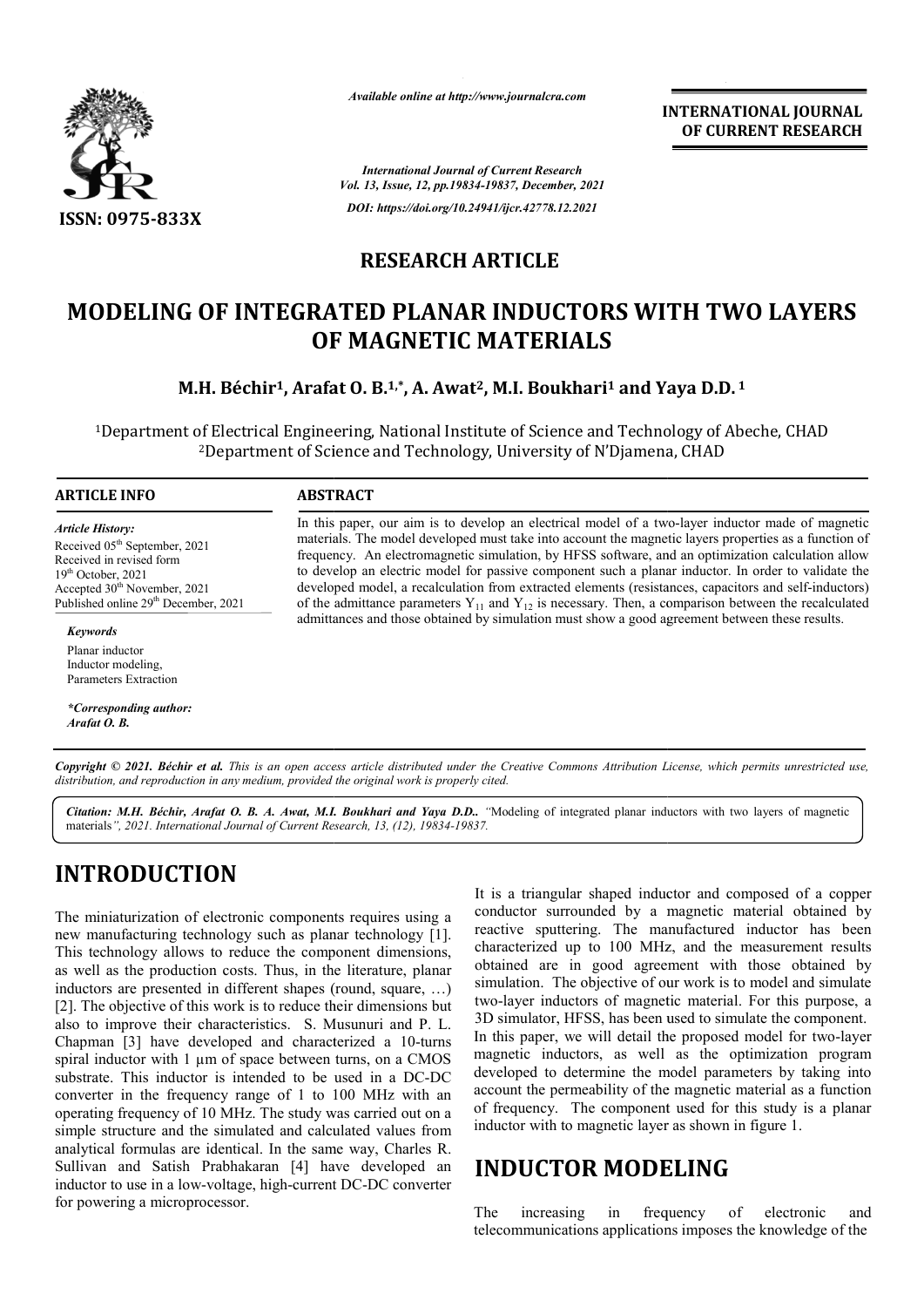

**Fig. 1. Planar inductance with two layers of magnetic material**

good behavior of numerous elements in the passive component or the integrated circuit. To better take into account the internal phenomena that this component can generate, modeling this latter in a very rigorous way is necessary. Modeling the inductor allows us to identify, with the help of an equivalent diagram, the elements that allow us to take into account its behavior as a function of frequency or when integrated in a circuit. For this purpose, the works of different authors can be classified according to the degree of the model complexity developed, considering losses in the conductors, the capacitive couplings, the influence and the contribution of the magnetic material. First of all, the inductance can be modeled by a selfinductance L in series with a resistor R as shown in figure 2 [5- 7].



**Fig. 2. Simple model**

Like the resistance, the value of the inductance L must remain approximately constant up to a limit of the model validity. But the increase its value implies the inadequacy of the model and consequently other phenomena must be taken into account such as the capacitive couplings between turns and properties of the various materials constituting the component [6]. In order to overcome the various drawbacks of the model in figure 2, the authors of [7-8] proposed the model in figure 3 by putting a parallel capacitor with the first model, allowing to take into account the couplings between turns and the couplings between turns and the bonding.



**Fig. 3. Model taking into account capacitive coupling**

The previous two models do not take into account the effects of the substrate on the inductance characteristics. Thus, the authors of [2], [9-11] and [12] proposed the models in Figure 4 [10] to take into account the parasitic phenomena of the substrate.



**Fig. 4. Model with consideration of substrate effects**

#### **DEVELOPED MODEL OF THE INDUCTOR**

When a magnetic material is introduced in the fabrication of the inductor, the model becomes more complex. The effect of the relative permeability must be taken into account.

We have chosen to develop a model whose specifications are presented below:

- taking into account the evolution of the magnetic permeability  $\mu_r$  as a function of frequency, but also the evolution of losses in the magnetic material
- being as simple as possible to size and optimize the component
- taking into account the losses in the conductors (resistance  $R_{DC}$ , skin effect and proximity)
- taking into account the capacitive couplings between coils and ground plane and coils.

The model that have been developed is shown in figure 5.



**Fig. 5. Developed model**

The coil behaviour is represented by an inductance Ls, a series resistance reflecting the Joule losses, a parallel capacitance Cs representing the capacitive couplings, a resistance  $R_f$  which allows to take into account the losses due to the eddy current and a capacitance  $C_m$  describing the coupling between the last turn and ground plane.

#### **EXTRACTION OF MODEL PARAMETERS**

From the simulation results of the equivalent circuit of the model (figure 5), we extract admittance and impedance  $Y_{11}$ ,  $Y_{12}$ ,  $Z_{11}$  and  $Z_{12}$  parameters and then introduce them in the optimization program (figure 6) set up in order to extract the elements of the model, namely the parameters  $R_S(f)$ ,  $R_f(f)$ ,  $L_S(f)$ ,  $C_S$ ,  $C_{m1}$  and  $C_{m2}$ .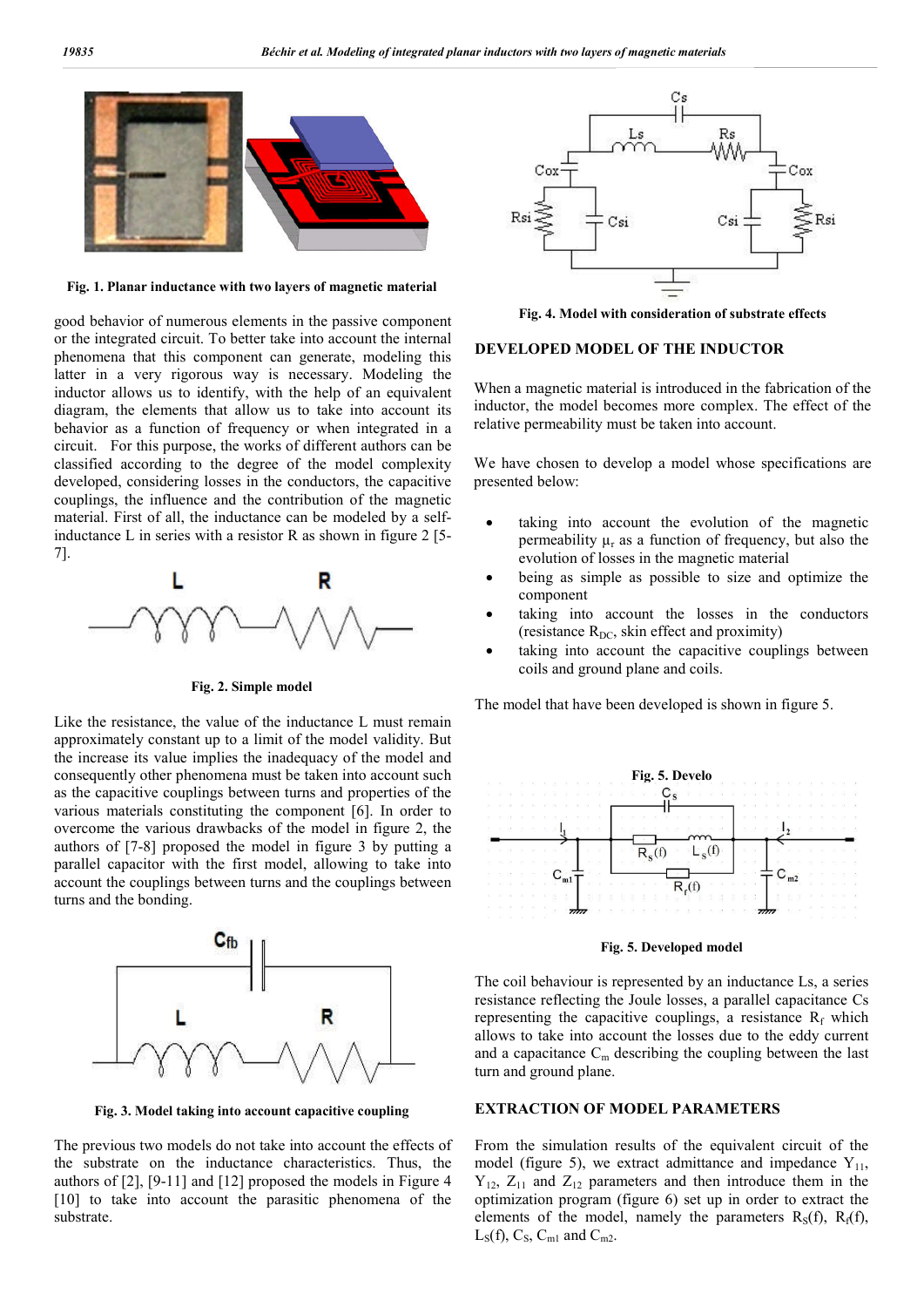(2)

(4)

Afterwards we will recalculate the parameters  $Y_{11}$ ,  $Y_{12}$ ,  $Z_{11}$  and  $Z_{12}$  to validate our results. From the equivalent diagram of the model developed, we obtain:

$$
Z_{\rm Sf} = \frac{Z_{\rm S} * Z_f}{Z_{\rm S} + Z_f}
$$
 (1)

$$
Y_{11} = Y_{C_{m1}} + \frac{1}{Z_{\text{SF}}}
$$

$$
Y_{12} = -\frac{1}{Z_{\text{SF}}}
$$

$$
Z_{11} = \frac{Z_{C_{m1}} * (Z + Z_{C_{m2}})}{Z_i + Z_{C_{m1}} + Z_{C_{m2}}}
$$
\n(3)

$$
Z_{12} = \frac{Z_{C_{m1}} * Z_{C_{m2}}}{Z_i + Z_{C_{m1}} + Z_{C_{m2}}}
$$



**Fig. 6. Optimization program**

### **RESULTS AND DISCUSSIONS**

Figure 1 shows the simulated two-layer magnetic inductor, which consists of a copper spiral sandwiched between two layers of magnetic material. We used for the design and study of our component the 3D electromagnetic simulator software called HFSS (High Frequency Structure Simulator). We have simulated an inductor having two layers of magnetic materials with varying relative permeability as a function of frequency as shown in figure 7.

We then extracted the model elements by the optimization program. The constant quantities such as  $C_S$ ,  $C_{ml}$  and  $C_{m2}$ are shown in Table 1. The variable quantities such as the resistances  $R_s$  and  $R_f$  and the inductance  $L_s$  are shown in figures 8 and 9.



#### **Fig. 7. Evolution of permeability as a function of frequency**

#### **Table 1. Capacitor values**

| C(nF) | $\sqrt{2}$ | $\overline{L}$ |
|-------|------------|----------------|
|       |            |                |

**Calculation of the inductance:** The curve in figure 8 above gives the evolution of the inductance as a function of frequency. We notice in the figure that the inductance follows well the evolution of the magnetic layer relative permeability. In other words, it decreases with increasing frequency and tends to the value of the coreless inductor when the frequency is very large.



**Fig. 8. Evolution of the inductance as a function of the frequency**

**Calculation of the resistances:** The extraction by the optimization program, after simulation, concerns the calculation of the resistance  $R<sub>s</sub>$ , which tells us that its value increases with the frequency. This increase is mainly due to skin and proximity effects. On the other hand,  $R_f$  decreases with the increase of the frequency, this decrease corresponds to the increase of the iron losses in the magnetic material.



**Fig. 9. Resistance as a function of frequency**